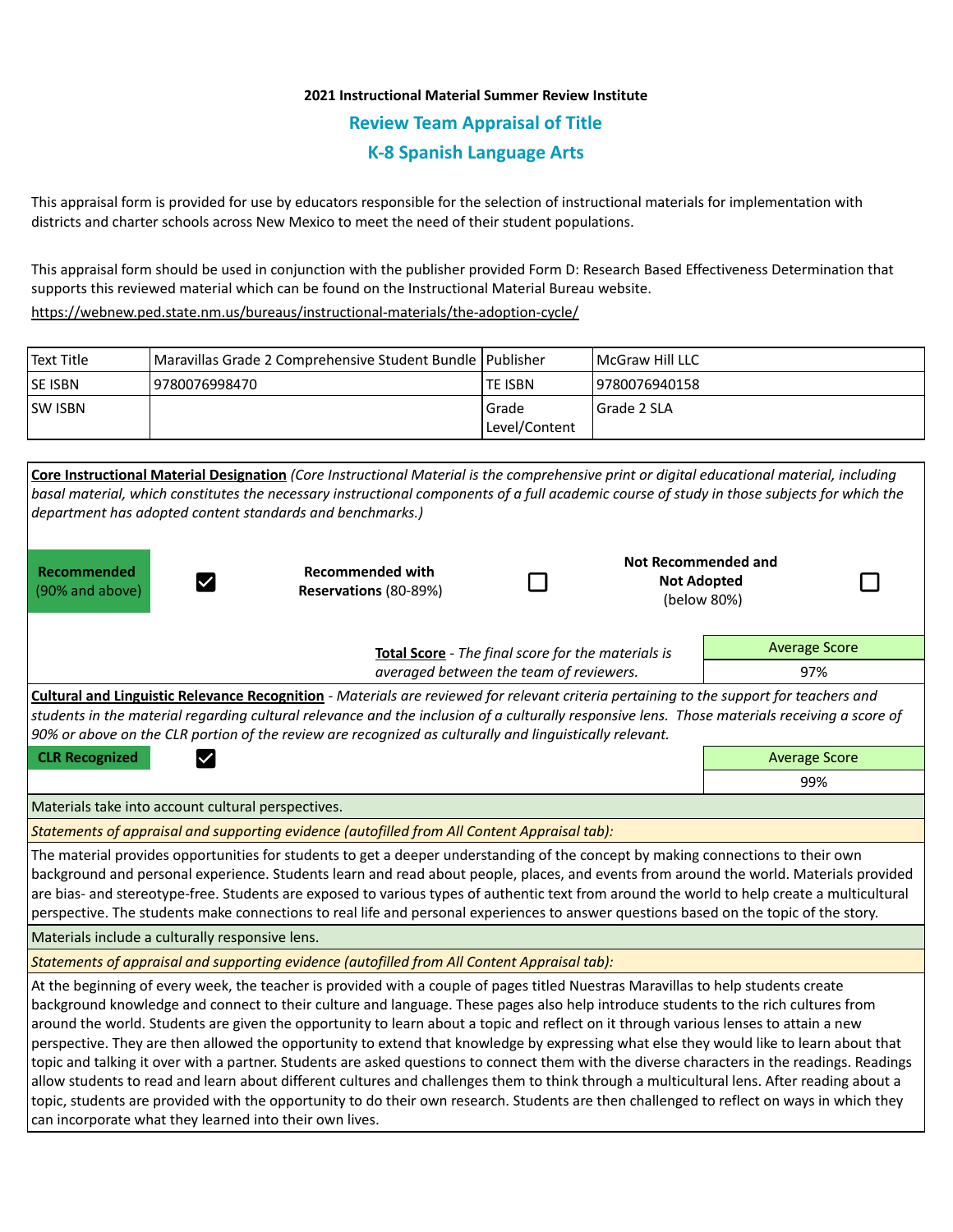**Standards Review** *- Materials are reviewed for alignment with the state adopted content standards, benchmarks and performance standards.*

Average Score

96%

Materials align with grade level SLA standards overall.

*Statements of appraisal and supporting evidence:* 

All of the materials align to grade level SLA standards. The teacher manual provides a list of standards covered for each activity. The teacher guides students to think about text-related questions and then guides them in finding the answer in the reading. Students learn to retell the key details from the reading in their own words. Students have opportunities to practice comprehension skills, such as identifying characters, setting and plot, in their workbooks. The program also provides resources such as graphic organizers to help students show their thinking of SLA skills, such as identifying beginning, middle, and end of the story. Students also learn and practice SLA skills through think alouds. Students are challenged to make predictions about the text and then read on to see if their predictions are correct. Students are guided in using academic and content-specific vocabulary in the tasks assigned. The program covers all SLA standards by incorporating all genres appropriate for second grade.

Materials align to reading standards.

*Statements of appraisal and supporting evidence:* 

The program covers reading standards through the use of various modalities, such as reading, writing, speaking, and listening. All essential literacy skills--phonological awareness, phonics, fluency, comprehension, and vocabulary--are covered throughout all units. The texts provide a balanced exposure to both literature and informational text. Students are exposed to complex text and robust vocabulary while providing the appropriate supports needed to access this rigorous content. Opportunities for differentiated instruction are provided in every lesson. The program contains various assessment tools to help the teacher gain important information about students' learning and to guide instruction.

Materials align to writing standards.

*Statements of appraisal and supporting evidence:* 

Each reading goes hand-in-hand with a writing assignment connected to the standard being learned. After reading a selection, students are asked to write an opinion, informative, or narrative piece as appropriate for that reading. Students are taught the writing process and given plenty of practice by allowing them to write a draft and then collaborate with others to review each other's writing. Students learn to use the online proofreading marks to learn and practice the review process and then discuss and fix errors together. Students use that feedback to write their final draft. The program provides teacher resources to guide students in exploring a variety of digital tools to produce and publish their writing either in print or digital. To meet the common core shifts, students are asked to read informational text, then research and present on something about the topic. Students have the option to find information on the internet. The program provides opportunities for students to practice responding to the text through their writing by giving their opinion and providing supporting details. The program also provides differentiated ways of showing what they have learned by allowing students to choose the writing project they will create.

Materials align to speaking and listening standards.

*Statements of appraisal and supporting evidence:* 

The program provides resources for speaking and listening best practices. Students practice these by engaging in partner, small group, or large group discussions regularly. Students are given the opportunity to relate their ideas and comments by discussing a text or image in partners or small group. Students engage with a text by asking questions and sharing their opinions and ideas about others' questions. Students also get an opportunity to practice listening and speaking skills during read alouds by asking questions about the text and illustrations. The program builds in activities where students are asked to present on a topic for every unit. Students are given the option to choose how they will present, including utilizing digital tools such as audio recorders. Scaffolds and supports, such as sentence starters, are built into every lesson to help students when speaking. Listening and speaking assignments are culturally and linguistically responsive by using topics that help students connect to their own culture and traditions.

Materials align to language standards.

*Statements of appraisal and supporting evidence:*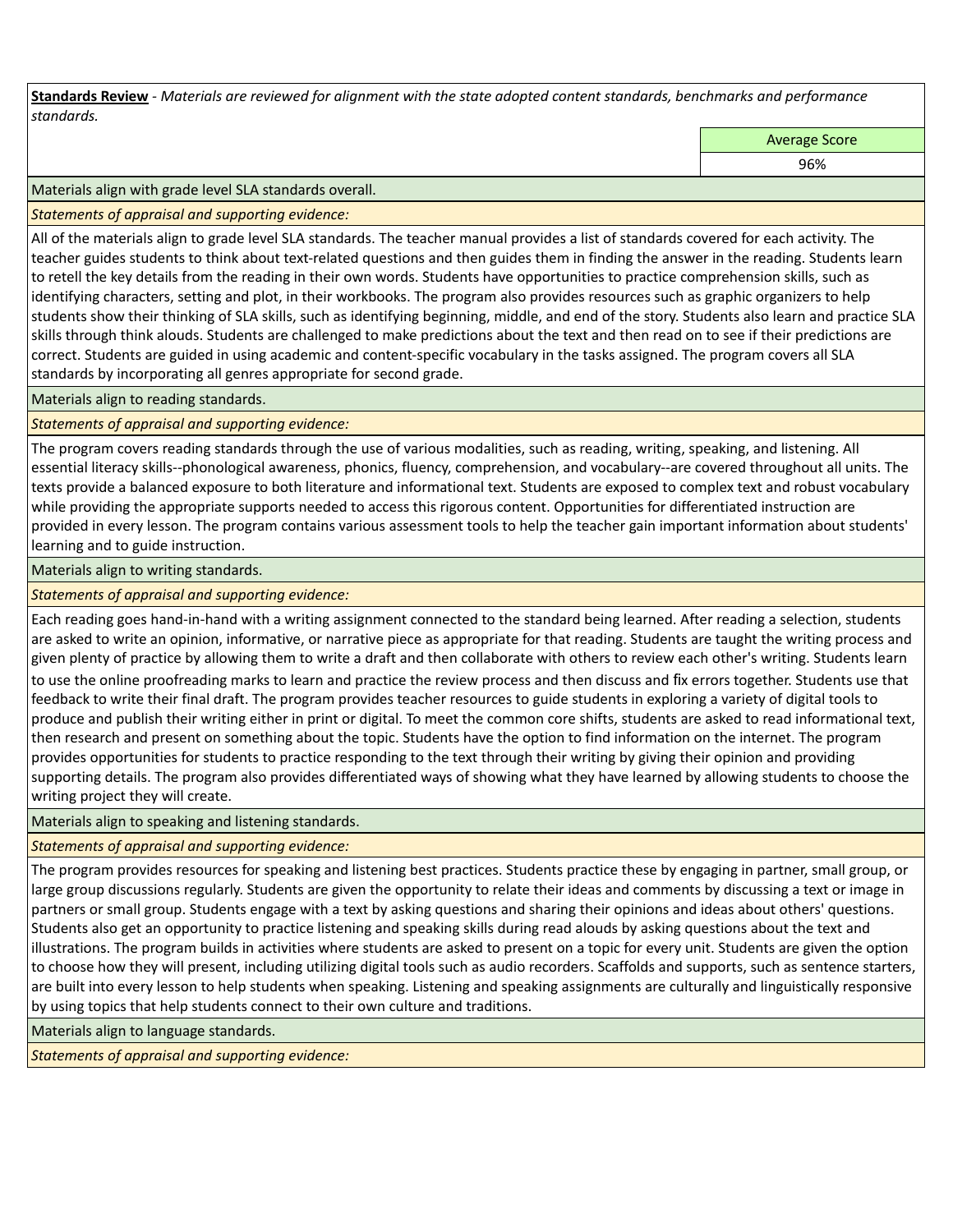Language standards are covered to ensure students gain the foundational skills needed to be good readers and writers. The program does a thorough job at teaching students grammar rules, such as common and proper nouns, singular and plural nouns, pronouns, past and future verbs, adjectives, conjunctions, and more. The program provides guidance and practice in orthography rules such as capitalization and punctuation rules, including written accents specific to the Spanish language. In this grade, students are also introduced to cursive writing. Students then practice the grammar and orthography rules by regularly writing complete sentences and learning to write a paragraph. They use this knowledge to then learn to write a letter. The program provides time for bridging so that students can notice the difference between writing a letter in Spanish and writing one in English. The language standards are further practiced through interactive tasks online and in their practice books. Paying close attention helps students to understand and look for context clues, which results in deeper comprehension.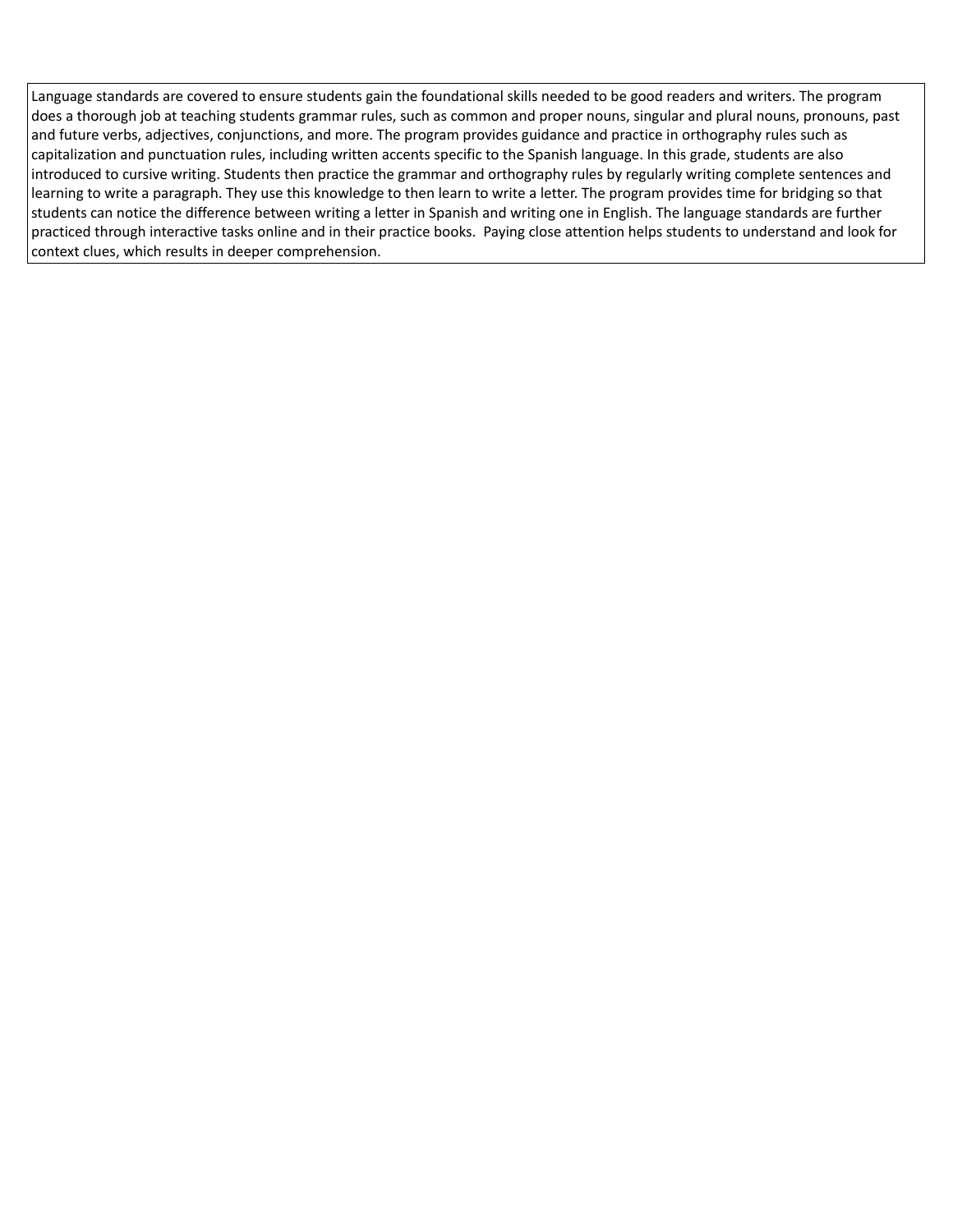**SLA Content Review** *- Materials are reviewed for relevant criteria pertaining to the support for teachers and students in the specific content area reviewed.*

Average Score

99%

Materials provide a selection and range of high-quality texts worthy of students' time and attention, exhibiting exceptional craft and thought and/or providing useful information.

*Statements of appraisal and supporting evidence:* 

Materials provide a wide selection and range of high quality texts. The program provides a bi-weekly collection of texts to guide and support the instruction during the weeks. These texts include read alouds, decodables, leveled readers, informational texts, trade books, interactive read aloud cards, and a digital library. Some books are selected for shared readings, while others are provided as independent reading options. All of the books have a connection to the theme while providing a wide variety of genres and reading levels. The program provides extended, as well as shorter reads, for close reading purposes. The program provides a close reading routine to help students dive deep into the content. Each unit also provides strategies and resources to help students in reading complex texts. Since the program incorporates authentic texts, it helps students create a multicultural lens.

Questions in the materials are high-quality text-dependent and text-specific questions. The overwhelming majority of these questions are text-specific and draw student attention to the particulars in the text.

*Statements of appraisal and supporting evidence:* 

The materials include high quality questions that align to the text. There are many opportunities to answer questions before, during, and at the end of the lesson. Every week the lesson starts with an essential question that ties in with the theme of the week and helps the student make real life connections to the stories. After each reading, the students retell the story using the pictures to guide them and answer questions. They also cite the pages where they found their answers as evidence. Some of the questions ask them to make connections to real life experiences. The program provides a close reading routine, which guides students into answering questions of various complexity levels. Students are provided with strategies and tools to unpack academic language in complex text both orally and in writing.

Materials provide scaffolding and supports to enable students' learning of Spanish language arts.

*Statements of appraisal and supporting evidence:* 

The materials provide many scaffolding opportunities to support students' learning. The materials include a list of approaching level, on level and beyond level books to use during weekly small group instruction. These texts expose students to grade level materials for students at all reading levels. Every week, the students are given an essential question that ties to the theme of that week and students will have the opportunity to discuss and sometimes add real life experiences as a way to make connections. The materials guide the teacher to use scaffolding strategies to help students unpack the vocabulary. The teacher's edition gives many opportunities to scaffold lessons for example. The program provides supports woven in for Spanish learners called *Enfoque en el lenguaje*.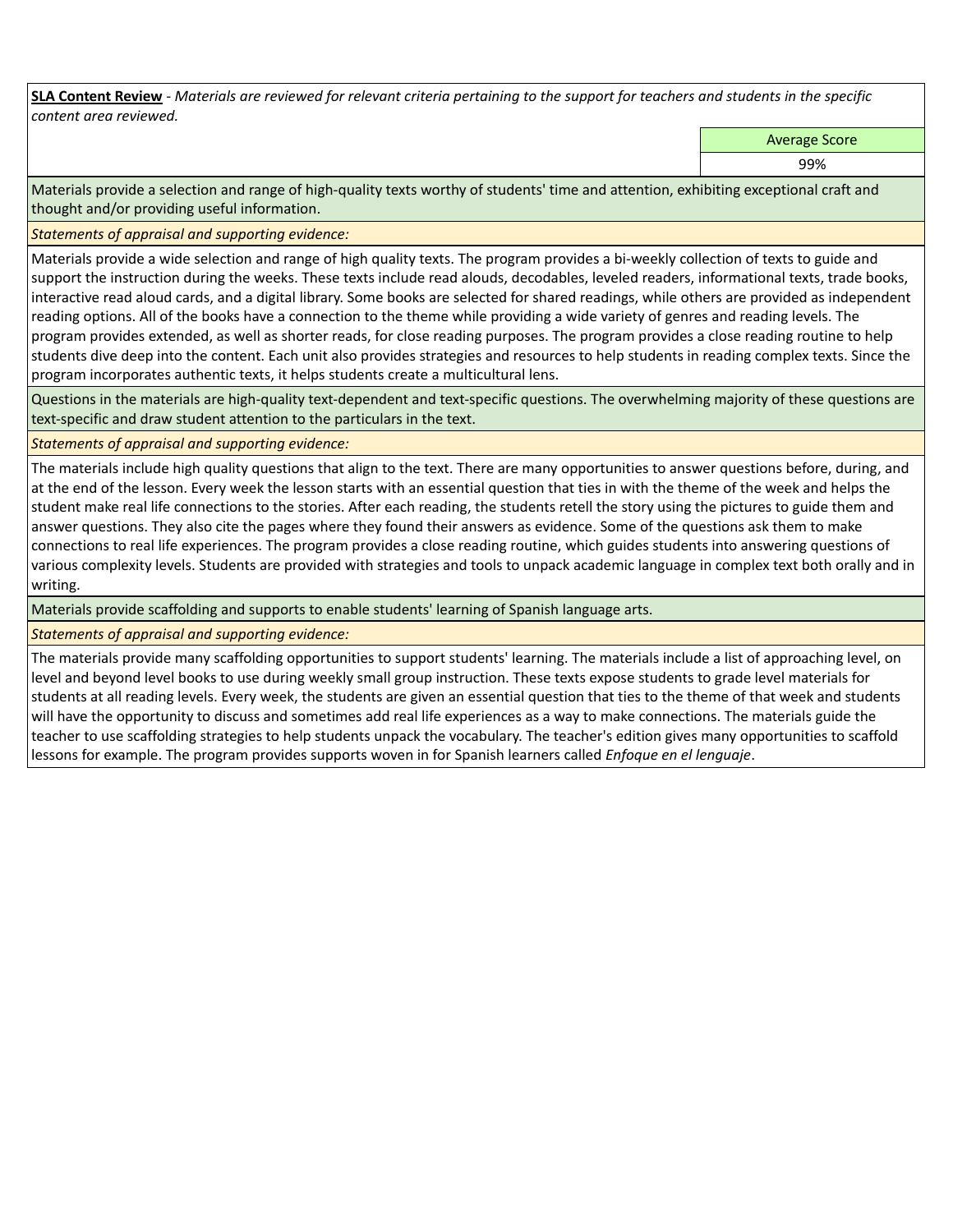**All Content Review** *- Materials are reviewed for relevant criteria pertaining to the support for teachers and students in the material regarding the progression of the standards, lesson structure, pacing, assessment, individual learners and cultural relevance.*

Average Score

100%

Materials are coherent and consistent with the standards that all students should study in order to be college and career ready.

*Statements of appraisal and supporting evidence:*

The curriculum includes materials that support students in developing and acquiring the skills necessary to continue on to college or be career ready. The standard is listed on every two pages of the teacher edition under the objectives and the lessons provided cover the standard to its full intent using a wide variety of activities. Each lesson begins by introducing an essential question directly connected to the objective and standards being addressed. Students are then allowed ample practice with that learning goal through direct instruction/modeling, guided practice, and independent practice. The program provides grading guidelines to help teachers assess whether students learned the skill/standard. Students are asked to reflect on the text at a deeper level and make connections to the learning.

Materials are well designed and take into account effective lesson structure and pacing.

*Statements of appraisal and supporting evidence:*

The materials are well designed to have effective lesson structure and pacing. Every unit includes a scope and sequence, showing the thoughtful progression in each skill. It provides a list of read alouds, shared readings, comprehension lessons, phonological awareness lessons, phonics/handwriting lessons, high frequency words, and writing lessons. It's a resource for teachers to access to get an overview of each unit. Each lesson builds on the next, and opportunities for spiral reviews are presented. Lessons clearly state objectives and provide activities and strategies for small group instruction as well as assessment to check if students learned those objectives. Language objectives are clearly stated in each lesson, speaking and listening instruction is included, and an opportunity for small group/differentiated instruction is provided. At the beginning of every week, the teachers will have access to a suggested lesson plan. This provides a list of core instruction lessons as well as optional lessons. In addition, it includes a guide for small group instruction for students of all levels.

Materials support teacher planning, learning, and understanding of the standards.

*Statements of appraisal and supporting evidence:*

The materials support teacher planning, learning, and understanding of the standards while holding students to high expectations in various ways. Teachers can plan ahead and review the material used in the instruction by day, week, or unit. At the same time, the teacher learns new strategies and activities to implement easily and effectively during instruction. There are many instructional strategies listed to use as the students are reading the shared reading. Some of these strategies include taking notes, thinking out loud, author's purpose, discourse on the language, asking and answering questions, and comprehension monitoring. This deep understanding of the standards creates clear and precise goals and objectives of students' expectations. Each lesson provides a pacing guide to help the teacher get a big picture of how the entire lesson should flow. The teacher's edition also provides opportunities to incorporate technology to support the learning.

Materials offer teachers resources and tools to collect ongoing data about student progress on the standards.

*Statements of appraisal and supporting evidence:*

The materials provide many teacher resources and tools to assess students and monitor student progress. At the end of every two weeks, the program provides teachers with various forms of assessment tools by skill. They are provided with a list of formative and summative assessments that they can carry out formally and informally. The assessment topics include comprehension, vocabulary, phonics, grammar, writing, fluency, and running records. Teachers have access to rubrics to help interpret student performance and a list of reteaching opportunities. In addition, each unit provides a spiral review with plenty of opportunities for students to build on the knowledge previously learned.

Materials support effective use of technology to enhance student learning.

*Statements of appraisal and supporting evidence:*

The materials include many online resources to enhance student learning. These materials include retelling the story online, phonological awareness and phonics practice, high frequency words, grammar practice, vocabulary cards, orthography activities, and an online library. The students are also guided to use the internet to research a specific topic to create their writing pieces. In addition, students are given options to present their writing electronically. At the beginning of each lesson, there are a wide variety of online resources that include a video, images, and discussions about the topic to help the teacher present the concept for the lesson.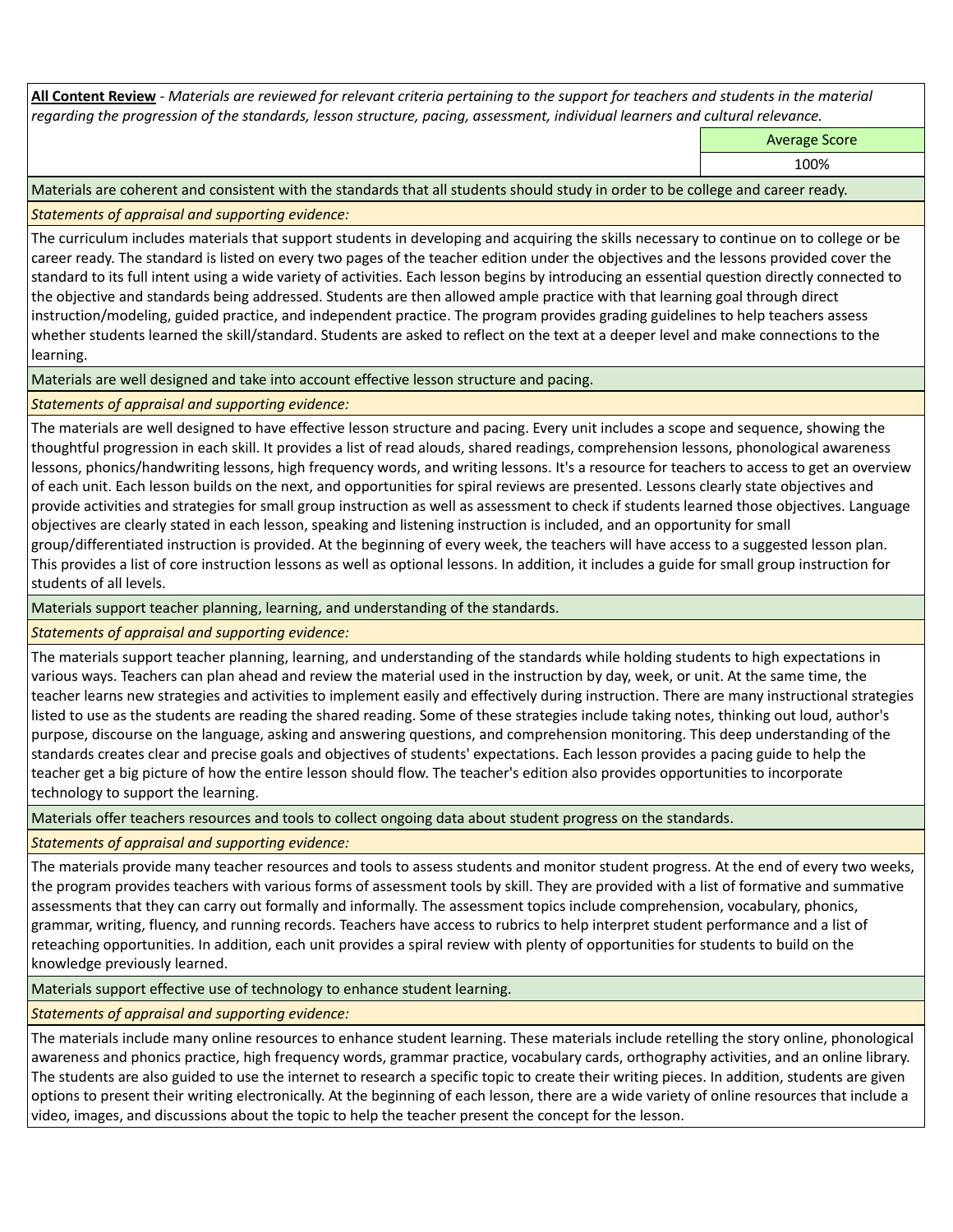Materials can be easily customized for individual learners.

*Statements of appraisal and supporting evidence:* 

The curriculum provides opportunities to customize materials for individual learners. Every week the suggested lesson plan has an area for differentiated instruction that lists the material available to teach in small groups for approaching, on level, and beyond level students. The online weekly lessons are laid out in whole-group and small-group sections. Each unit includes activities for students to make connections from the text to the real world with their personal experiences and share them orally or through writing.

Materials give all students extensive opportunities and support to explore key concepts.

*Statements of appraisal and supporting evidence:*

The materials give all students opportunities to explore key concepts. Every two weeks, students focus on a genre and theme and there is an essential question for them to make connections to real life experiences. There is a wide variety of different texts on the same topic and same genre. The students also have different writing assignments that connect with the topic and the genre for the week. The teacher receives guidance and tips on how to help beginning/intermediate students as well as advanced/advanced high students who are English language learners. The teacher edition gives guidance to differentiate instruction for below level, at level, and advanced level learners.

Materials take into account cultural perspectives.

*Statements of appraisal and supporting evidence:*

The material provides opportunities for students to get a deeper understanding of the concept by making connections to their own background and personal experience. Students learn and read about people, places, and events from around the world. Materials provided are bias- and stereotype-free. Students are exposed to various types of authentic text from around the world to help create a multicultural perspective. The students make connections to real life and personal experiences to answer questions based on the topic of the story.

Materials include a culturally responsive lens.

*Statements of appraisal and supporting evidence:*

At the beginning of every week, the teacher is provided with a couple of pages titled *Nuestras Maravillas* to help students create background knowledge and connect to their culture and language. These pages also help introduce students to the rich cultures from around the world. Students are given the opportunity to learn about a topic and reflect on it through various lenses to attain a new perspective. They are then allowed the opportunity to extend that knowledge by expressing what else they would like to learn about that topic and talking it over with a partner. Students are asked questions to connect them with the diverse characters in the readings. Readings allow students to read and learn about different cultures and challenges them to think through a multicultural lens. After reading about a topic, students are provided with the opportunity to do their own research. Students are then challenged to reflect on ways in which they can incorporate what they learned into their own lives.